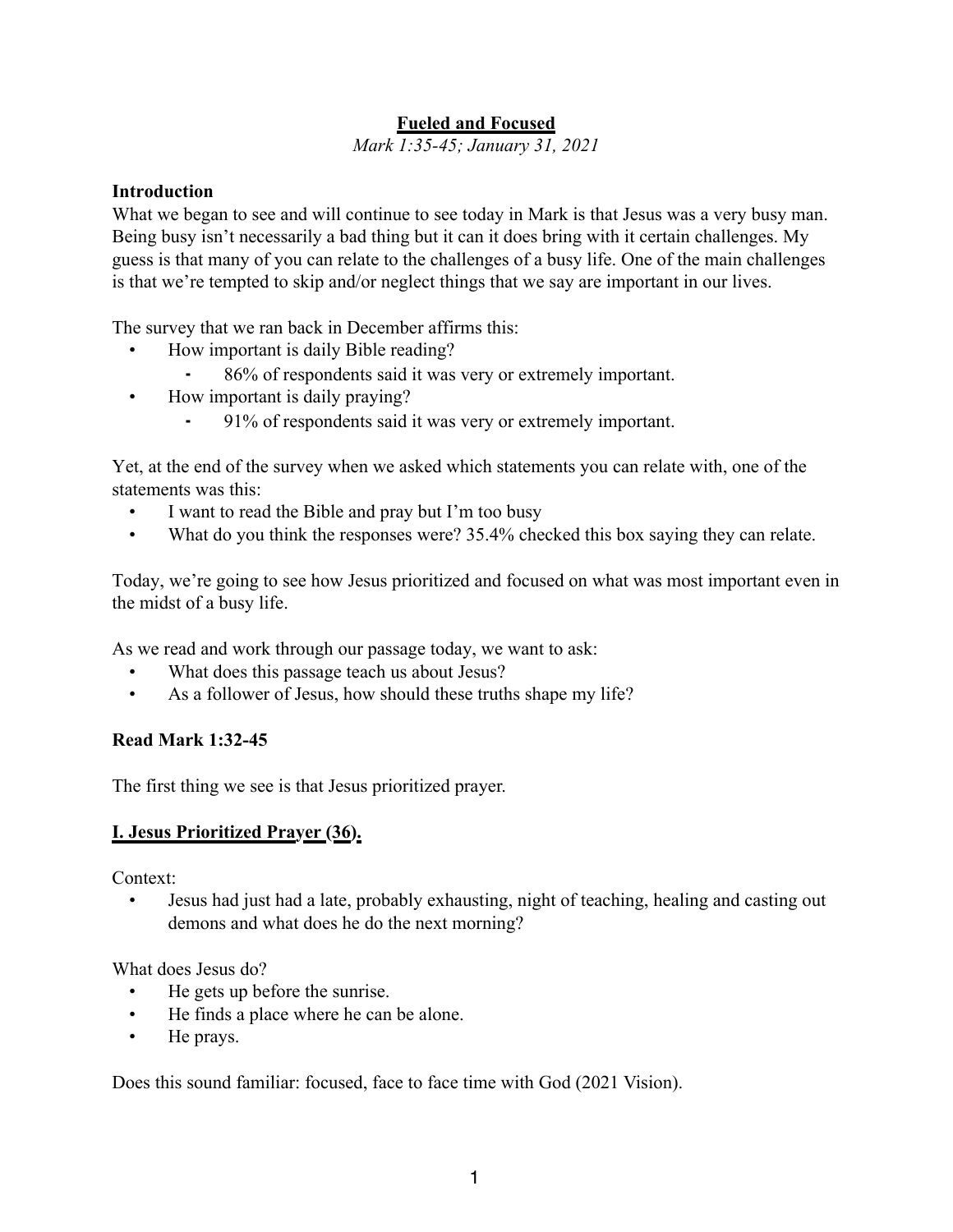What does this teach us? Why did Jesus spend time in prayer?

- The kingdom of God advances through prayer. Jesus knew that he could accomplish nothing apart from the empowerment and guidance that came from spending time with the Father.
- Through prayer, we are *strengthened* for all that life has for us. Think **power**.
	- Prayer empowered Jesus to be able to extend himself outward in compassion toward others.
	- Prayer fuels us for life.
- Through prayer, we are *guided* for all that God wants us to do. Think **purpose**.
	- Jesus does only what the Father tells him to do (John 5:19, 30; 8:28, 42).
- As a result of his time with God, he came away empowered for the ministry ahead with a clear sense of mission and direction from the Lord.

The argument is pretty clear: If Jesus needed focused, face to face, time with God in order to accomplish his purpose in life, how much more do we?

Tim Keller, in his book, *Prayer*, concludes his chapter on the necessity of prayer saying:

"Prayer is the only entryway into genuine self-knowledge. It is also the main way we experience deep change—the reordering of our loves….Prayer is simply the key to everything we need to do and be in life. We must learn to pray. We have to" (Tim Keller).

Repeat: As followers of Jesus, we must learn to pray. We must prioritize prayer. We have to. Keller also says, concerning the hardness of prayer, "I can think of nothing great that is also easy."

What's your next step?

- When will you prioritize prayer?
- How will you learn how to pray?
	- Check out the devotional guide that gives you a framework for how to pray.
	- ⁃ Check out the monthly prayer guides that we're providing (app and website).
	- One of the best ways to learn how to pray is to spend time praying with others.
		- ⁃ Community Groups
		- ⁃ Fire Nights this Friday night from 7-8pm.
		- ⁃ Pre-Service Prayer every Sunday at 9am.

*Transition: the second thing that we see about Jesus is that he knew his "why" and he lived with a clear sense of purpose and focus.*

# **II. Jesus Lived with Purpose and Focus (37-39).**

So while Jesus was spending focused, face to face time with the Father in prayer, Simon and the other disciples with him, searched for Jesus. Simon's words to Jesus come across almost like a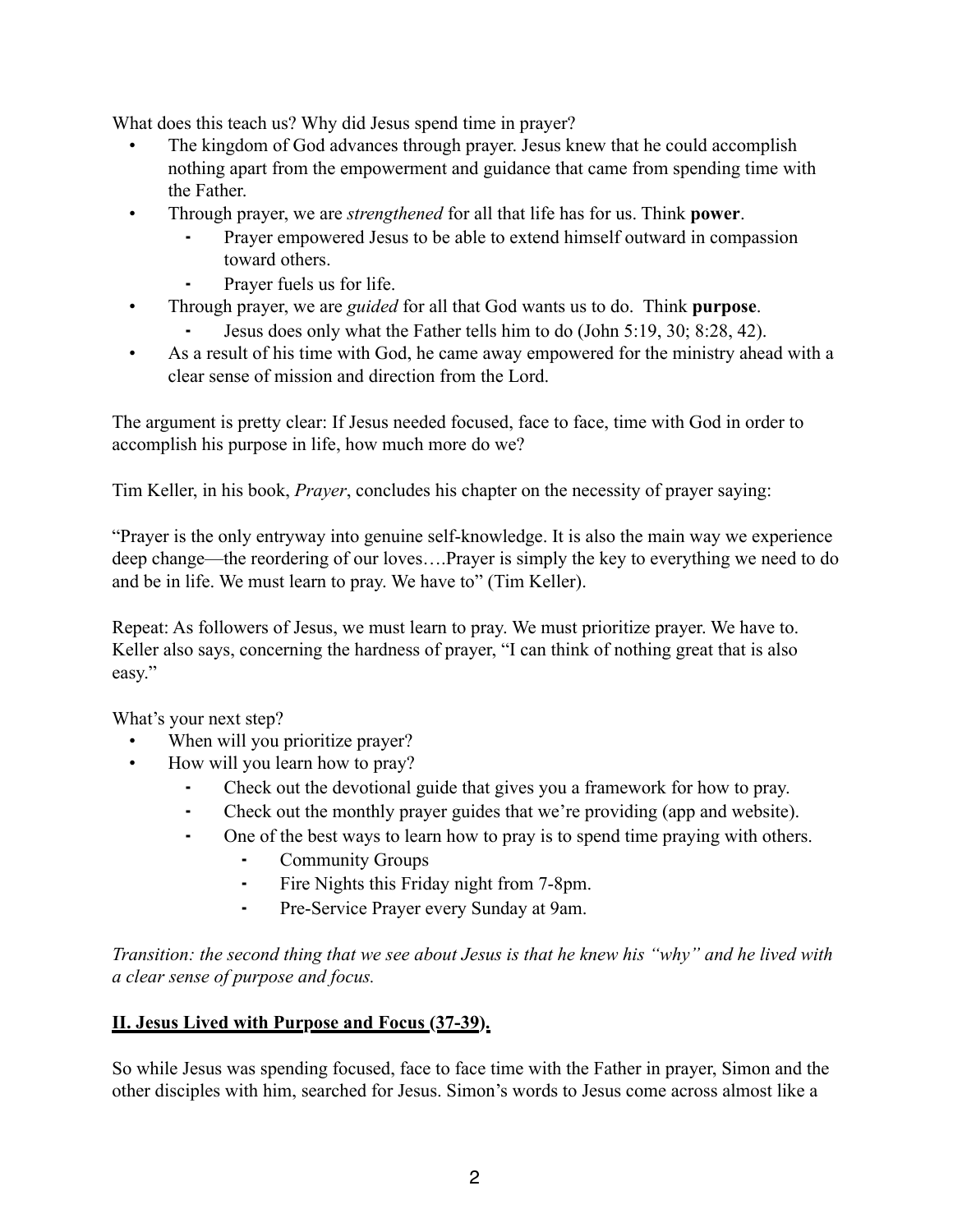rebuke. Combining some thoughts from various authors, it might have sounded something like this:

- "Jesus, what are you doing here? There's work to do. You're a smashing success. The crowds are lined up waiting for you to help them. We are building a following. This thing is really starting to gain some momentum. The crowd is getting restless. Come on! Let's go! We're all waiting for you. There's no time to pray" (see Daniel Akin and Kevin DeYoung).
- Why do you think the crowds were looking for him? Look back at 1:34. They wanted healing and exorcism.

### **How does Jesus respond?**

- "Let us go on to the next towns, that I may preach there also, for that is why I came out."
- His response astonishes me. He said "no" to people who had diseases which he could have healed instantly.
- Why did Jesus say no? "For"
	- ⁃ "For that is why I came out."
- Luke's Gospel makes it even clearer:

but he said to them, "I must preach the good news of the kingdom of God to the other towns as well; for I was sent for this purpose." (Lk. 4:43 ESV)

### **What does this teach us about Jesus?**

- Jesus was not driven by fame or popularity.
- Jesus wasn't a people-pleaser.
- Jesus wasn't driven by the needs of the urgent.
	- Though he often stopped to help hurting people and cared deeply for the lost and the broken.
- Rather, Jesus lived with focus on his God-given mission and purpose in life.

## **Now do you see why it was so important that he was up early spending time with God?**

- How do you think Jesus was able to respond to Simon with such clarity and confidence?
- Time with God fuels a focused life.
	- When my approval in life is coming from God, it frees me from seeking the approval of others.
	- ⁃ I am more confident in saying no to the crowds because God has made what's most important clear to me that I need to say yes to.
- **Application:** 
	- God helps you discern what you're supposed to say "yes" or "no" to in any given moment.
	- God helps you to discern when it's time to say, "Let's go to the next town."

## **What was Jesus' purpose?**

- "That I may preach there also" (Mark 1:38).
- "I must preach the good news of the kingdom of God to the other towns as well" (Luke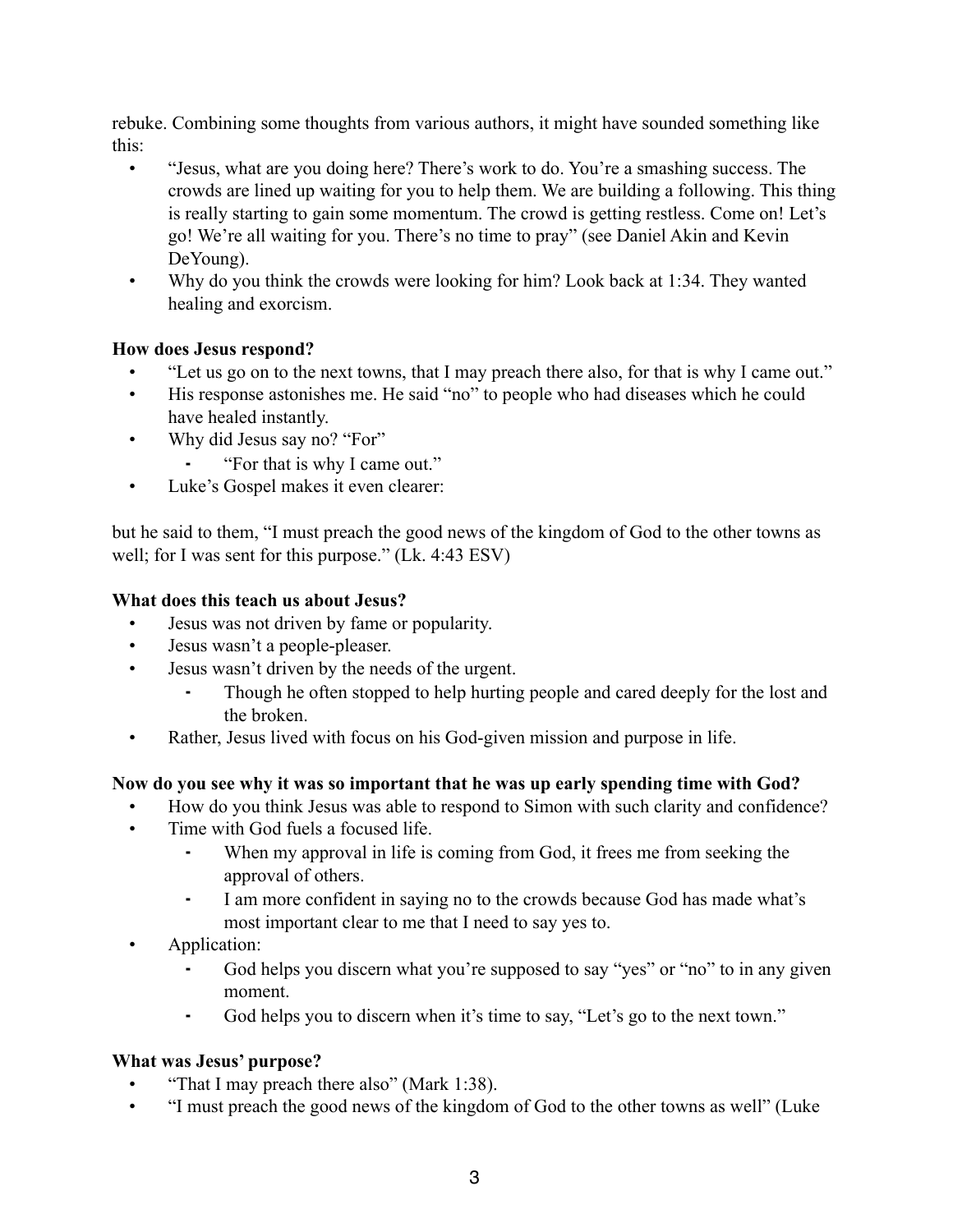4:43).

- A focus on preaching
	- ⁃ The kingdom advances through preaching.
	- ⁃ His primary purpose was to call people to respond to the gospel of the kingdom with repentance and faith (see 1:14-15, 22).
	- This isn't to minimize physical healing.
		- Jesus' pattern of ministry was a combination of word and deed (see 1:39).
		- ⁃ Deeds of mercy and healing pointed to the complete redemption to come at the consummation of the kingdom.
		- ⁃ …but it's only temporary. We're not told in the Scriptures, but the assumption is that everyone whom Jesus healed eventually died.
		- ⁃ A right relationship with God is forever and results in spiritual, and one day, physical wholeness.
- A focus on "the next towns" or "other towns"
	- His ministry wasn't isolated in one particular place.

## **Do you know what your purpose in life is?**

- I preached a sermon on this text on 10/13/2019 where I unpack in more detail how to know and live out your purpose in life. Go listen to that sermon as my comments here will be brief.
- Without a strong and clear sense of mission and purpose in life, you will have a hard time setting priorities for your life and will most likely be driven by the urgent over the important.

## **3 encouragements for living out your God-given purpose with focus like Jesus:**

- 1. Acknowledge that you can't do everything.
- 2. Prioritize what you *must* do over all that you *could* do.
- Where are you pushing aside the very things you say *are* your actual priorities?
- 3. Reduce or eliminate everything that doesn't align with your purpose.
	- Are you saying "yes" and "no" to the right things and right people?

*Transition: in this last section, we see Jesus' power and disposition to cleanse and restore.*

# **III. Jesus Cleanses and Restores (40-45).**

There are a number of shocking elements in this story:

# **1. The audacious courage of the leper.**

What do we know about leprosy?

- This is a term for various kinds of skin diseases that were highly contagious.
- It was one of the most dreaded diseases and was regarded as practically incurable (so R.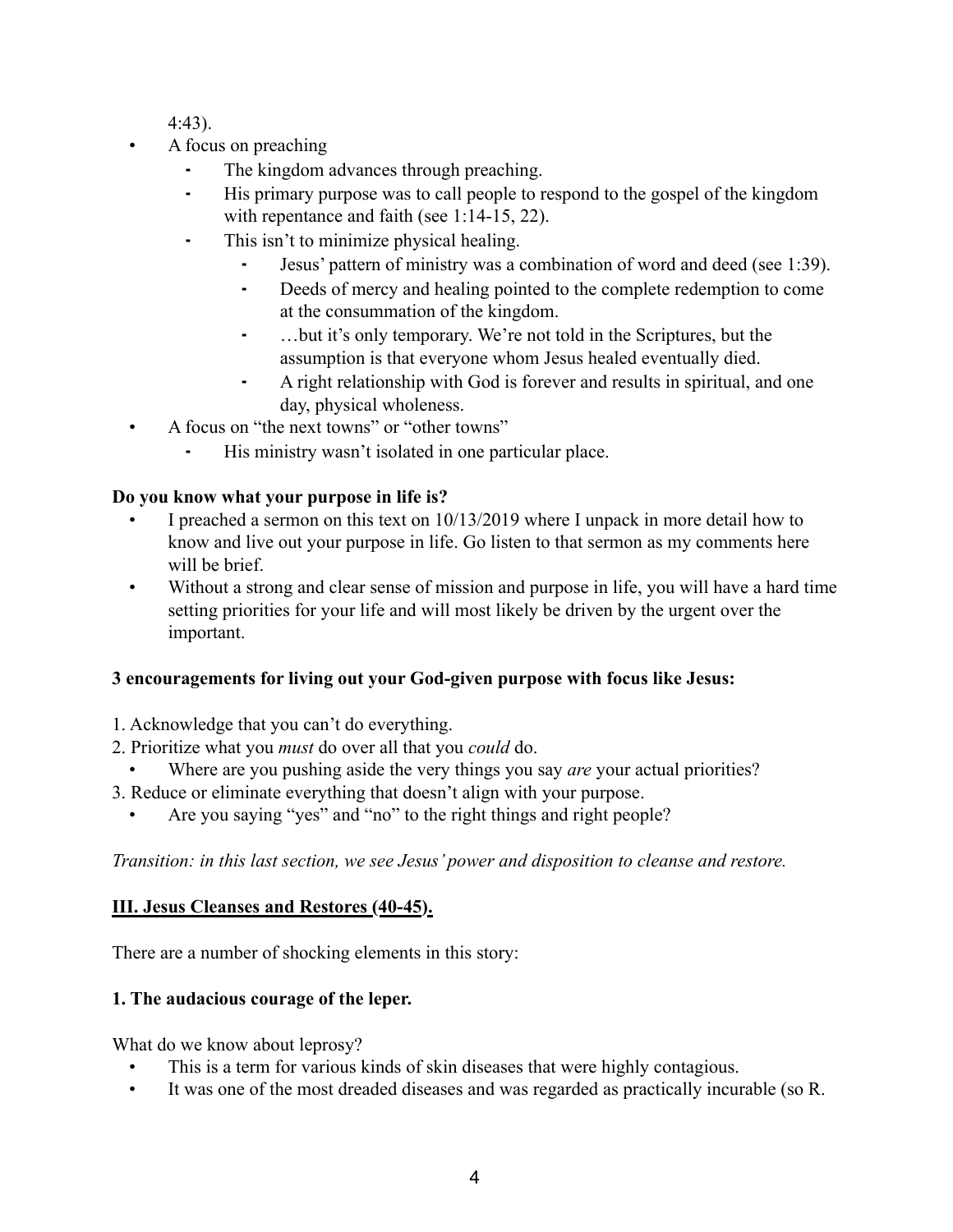- T. France). Curing it would've been on par with raising the dead.
- Go read Leviticus 13-14 this week.

The leprous person who has the disease shall wear torn clothes and let the hair of his head hang loose, and he shall cover his upper lip and cry out, "Unclean, unclean." He shall remain unclean as long as he has the disease. He is unclean. He shall live alone. His dwelling shall be outside the camp. (Lev. 13:45-46 ESV)

- The physical pain was just the tip of the iceberg. Can you imagine the emotional and relational suffering?
	- A leper would've been an outcast by the culture. They had to live alone and keep themselves from everyone. These rules were in place to protect the health of the community from such a contagious disease (I would assume similar to COVID… but almost like an unending quarantine and isolation).
	- This disease robbed you of your health, occupation, family...you name it.
- Having this disease was like a sentence on your life. Lepers were referred to as "the living dead" (cf. Num. 12:12; 2 Kings 5:7; Job 18:13). They were no different than a corpse (Josephus, *Antiquities*, 3.264).

What's so audacious and courageous about what this leper does?

- The leper breaks both law and custom at the chance of being healed by Jesus.
- He came to Jesus with courage, humility and faith.
- He doesn't question Jesus' ability, only his willingness to heal.
- "If you will, you can make me clean."

#### **2. The compassionate response of Jesus.**

- One commentator notes, "Surprisingly, the response of Jesus is no less scandalous than the leper's audacity" (James Edwards).
- Jesus was "moved with pity" or "compassion."
	- ⁃ He was moved deeply by this man's plight.
	- Jesus is not indifferent to the suffering that we face in this world.
- Jesus "stretched out his hand and touched him and said to him, 'I will (am willing); be clean"
	- ⁃ WOW!!! No one touched a leper. In fact, who knows when the last time was that this leper was touched by someone else.
	- ⁃ Jesus doesn't back away or turn away from the leper in disgust. Rather, he draws near to him and touches him.
	- ⁃ Jesus draws near and moves towards those most rejected by others (and so should we).
- Here's the irony:
	- Based on the law, by touching the leper, Jesus would've become both ceremonially unclean.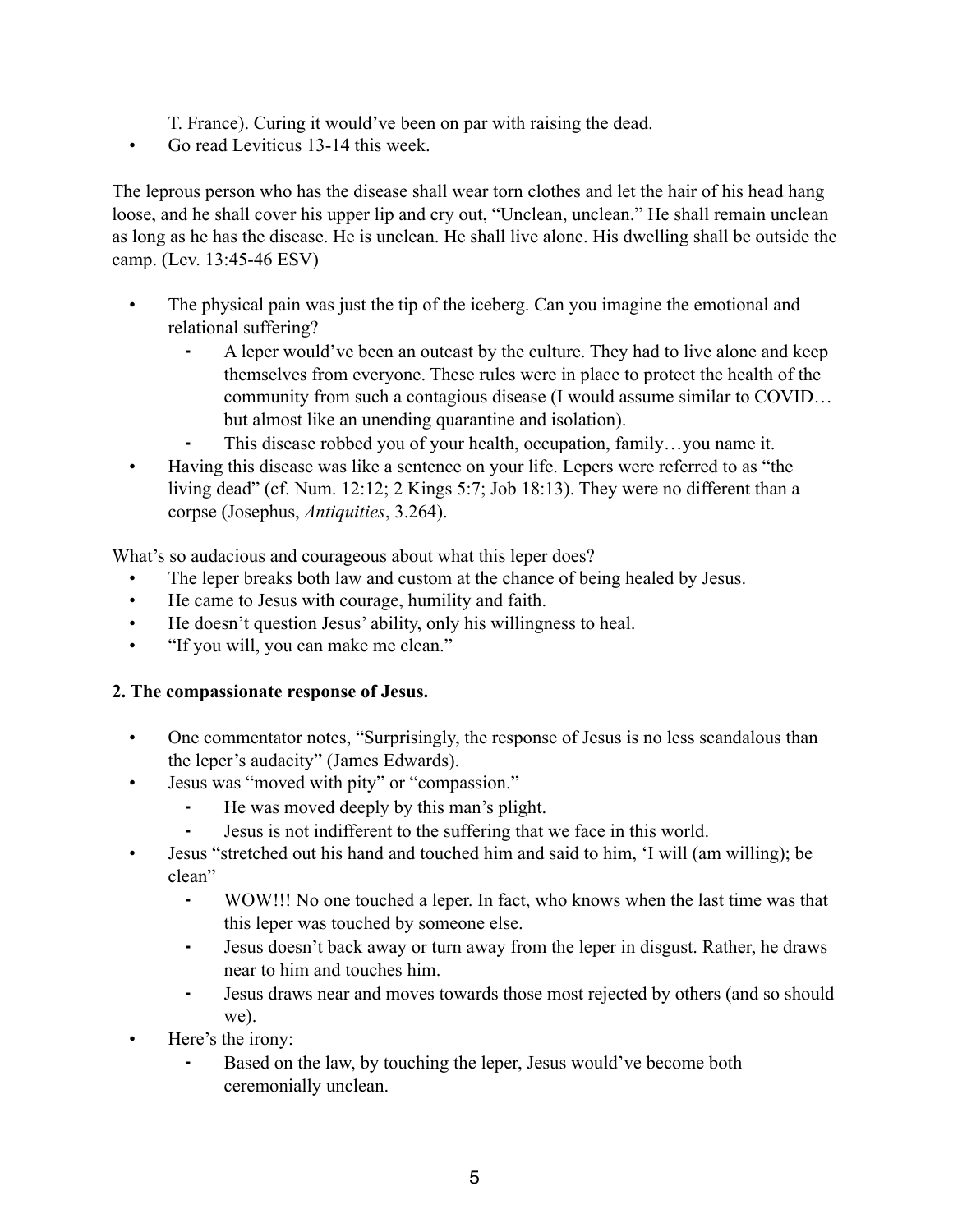- ⁃ Jesus doesn't become unclean but rather the leper becomes clean.
	- ⁃ Jesus' purity is more powerful than the leper's uncleanness.
	- Jesus wasn't the one at risk. Leprosy was the one at risk.
- This healing is equivalent to raising the dead. This healing shows that Jesus' authority is different than what any priest possess. He truly is the Son of God. He's doing something no one else has done.
- Jesus then gives him two orders:
	- ⁃ "Go and show yourself to the priest"
		- This is following the protocols of the law (see Lev. 13-14).
		- ⁃ It's in this man's own interest to do this so that he can have formal proof and be allowed back into society.
		- ⁃ We're not told if he went to the priest, but he clearly doesn't follow Jesus' first command. As a result, Jesus' ministry was hampered and he had to withdraw to desolate places.
	- ⁃ "Say nothing to anyone"
		- Why does Jesus tell him to be quiet?
			- ⁃ Jesus doesn't want the miracles to become a distraction. He doesn't want people who come to him merely seeking miracles. He wants followers to seek him for who he is.
			- ⁃ The timing isn't right yet.
				- The Jewish leaders will notice him even more, growing in their jealousy.
				- ⁃ Everyone will become confused about what kind of messiah Jesus is.
				- ⁃ Jesus has more than he needs to do and accomplish.
		- It's no coincidence that five controversies are about to occur after this account. Jesus' healing forced a recognition that God was at work through Jesus in a special and unique kind of way.

## **How does this story end?**

- Jesus is out in desolate places while the leper, who was once an outcast, has new life and has been restored to community. The leper and Jesus have traded places.
- This is a picture of the gospel:
	- ⁃ On the cross, Jesus bears the weight of all of our sin and face rejection and isolation like no one has ever faced. Jesus takes our sickness, our shame, our sorrow, our curse, our defilement and our sin.
	- ⁃ You may feel very unclean today. You may be overwhelmed with shame. This might be the result of something you've done or because you are on the receiving end of human evil and what someone else has done to you leaving you with a sense of being unclean.
	- When you turn to Jesus, he takes your messiness, your dirtiness, your filthiness and in return he cleanses, forgives, declares righteous, restores and makes you whole.